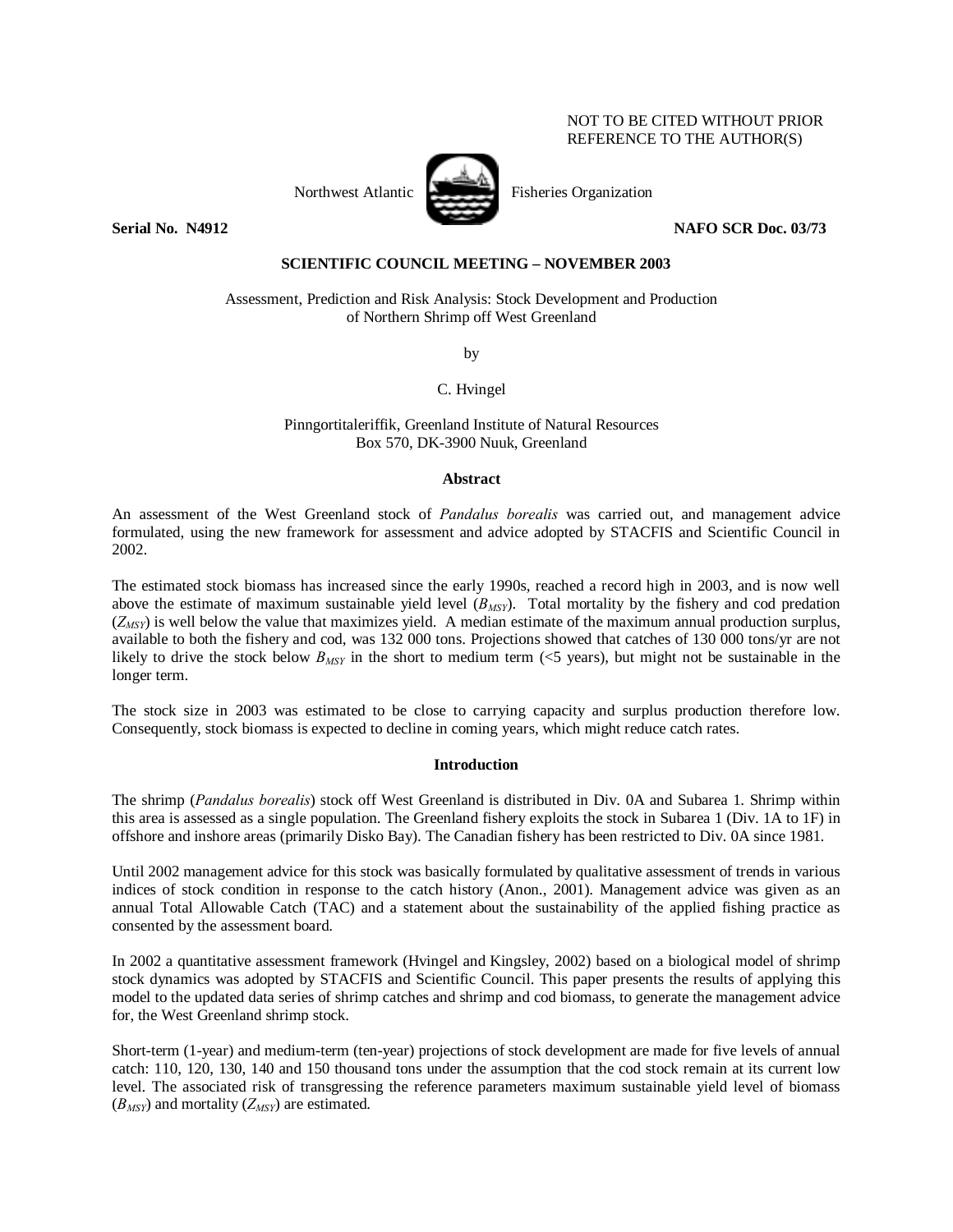## **Estimation of Parameters**

Parameters relevant for the assessment and management of the stock were estimated, based on a stochastic version of a surplus-production model that included an explicit term for predation by cod (*Gadus morhua*). The model was formulated in a state-space framework and Bayesian methods were used to construct "posterior" likelihood distributions of the parameters. Model background, formulation, checking, validation and further details are given in Hvingel and Kingsley, 2002.

Absolute biomass estimates had relatively high variances. For management purposes therefore it is desirable to work with biomass on a relative scale in order to cancel out the uncertainty of the "catchability" parameters (the parameters that scale absolute stock size). Biomass, B, is thus measured relative to the biomass that yields Maximum Sustainable Yield,  $B_{MSY}$ . The state equation describing the transition of shrimp biomass from one state, *t*, to the next,  $t+1$  was:

$$
P_{t+1} = \left(P_t - \left(\frac{C_t + O_t}{B_{MST}}\right) + \frac{mMSYP_t}{B_{MST}(m-1)} \left(1 - \frac{P_t^{m-1}}{m}\right)\right) \cdot \exp(V)
$$

where *MSY* is the annualized value of the instantaneous maximum sustainable yield rate.  $P_t$  is the stock biomass relative to biomass at *MSY* ( $P_f = B_t / B_{MSY}$ ) in year *t*.  $C_t$  is the catch taken by the fishery and  $O_t$  is the consumption by cod, in year *t*. m is a shape parameter for the stock–recruitment curve: a value of 2 gives the standard logistic, or Schaefer (1954), trajectory. The 'process errors', *v* are normally, independently and identically distributed with mean 0 and variance  $\sigma_v^2$ .

The model synthesized information from input priors (Hvingel and Kingsley, 2002) and the following data: a 16 year series of a survey biomass indices of shrimp ≥17 mm CL. (Kanneworff and Wieland, 2003); a 28-year series of combined CPUE indices (Hvingel, 2003); a 49 year series of catches by the fishery (Hvingel, 2003; Hvingel and Kingsley, 2002); a 49-year series of a cod biomass estimates (Hvingel and Kingsley, 2002); and a short series (4 years) of estimates of the shrimp biomass consumed by cod (Hvingel and Kingsley, 2002) based on stomach analysis (Grunwald, 1998) (see Fig. 1). The data link functions of the biomass indices were:

$$
CPUE_t = q_c B_{MSY} P_t \exp(\omega) , \text{ for } t \in (1, 2, ..., N-1), CPUE_N = q_c B_{MSY} P_N \exp(1.5\omega)
$$
  

$$
surv_t = q_s B_{MSY} P_t \exp(\kappa) , \text{ for } t \in (2, 3, ..., N), surv_1 = q_s B_{MSY} P_t \exp(1.5\kappa)
$$

The CPUE (*CPUE<sub>t</sub>*) and survey (*surv<sub>t</sub>*) indices were scaled to true biomass by the catchability constants,  $q_c$  and  $q_s$ . The error terms, ω and κ, are normally, independently and identically distributed with mean 0 and variance  $\sigma_{\phi}^2$  and  $\sigma_r^2$ . The error for the final year, N, of the CPUE index was assumed to be 1.5 times the error for the rest of the series, as this data point is an interim one based on fishery data until October (the annual assessment takes place in November). Likewise the first year of the survey was assigned a 50% larger error than the rest of the series to allow for a learning process.

Estimates of annual consumption rate of shrimp by cod were linked to the equations of shrimp stock dynamics through a Holling type III functional response function (Holling, 1959) and a series of cod biomass:

$$
O_t = cod_t \frac{V_{\text{max}} P_t^2}{P_t^2 + P_{50\%}^2} \exp(\tau)
$$

where  $O_t$  is total consumption in year *t*,  $V_{max}$  is the maximum consumption of prey per predator (kg·kg<sup>-1</sup>) reached at large prey biomass, and  $P_{50\%}$  is the prey biomass index at which the consumption is half of the maximum. *cod<sub>t</sub>* is biomass of cod in year *t*. The error term,  $\tau$ , is normally, independently and identically distributed with mean 0 and variance  $\sigma^2$ .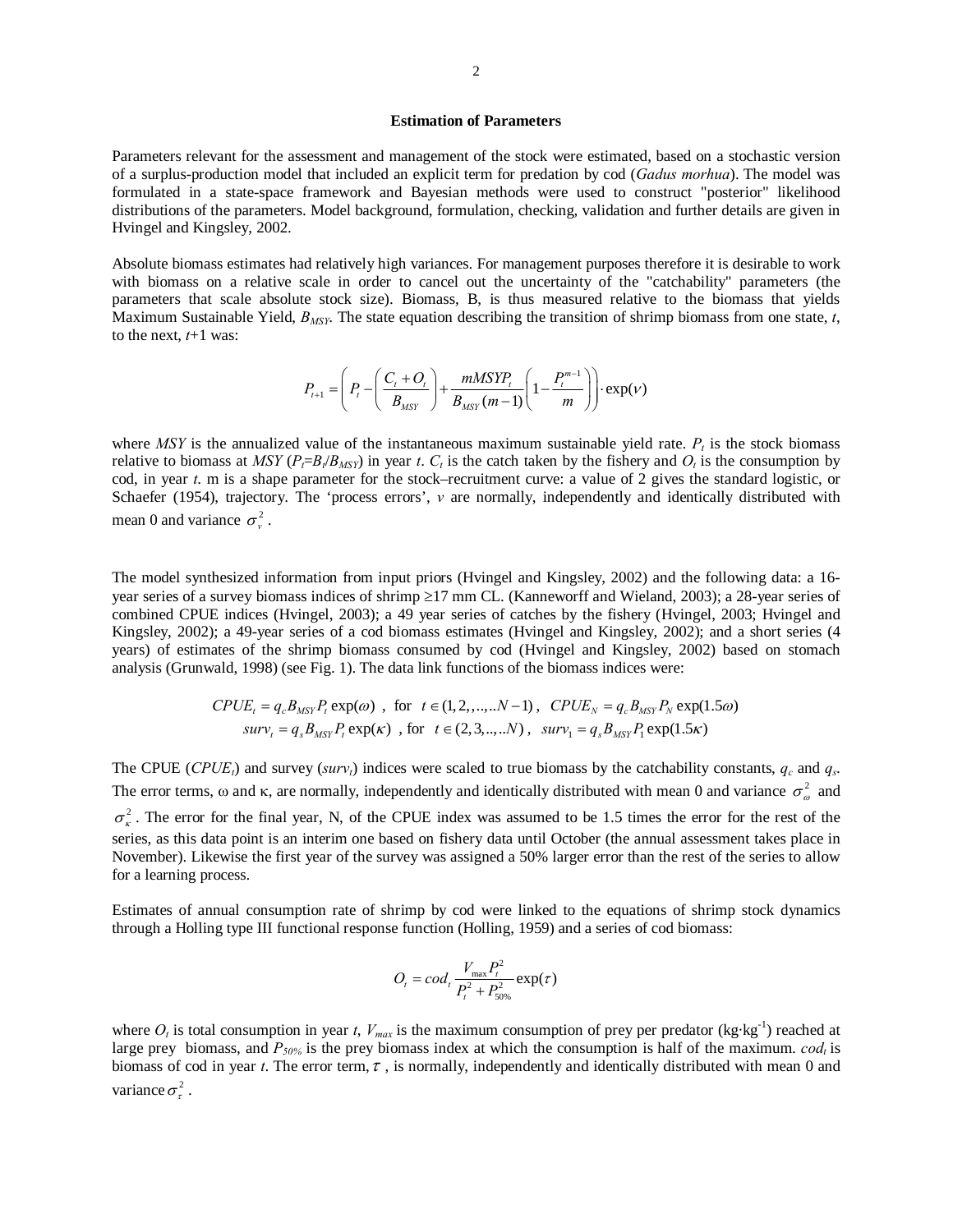The mortality caused by cod predation and fishery,  $Z$ , is scaled to  $Z_{MSY}$  (the combined fishing and predation mortality that yields *MSY*) for the same reasons as relative biomass was used instead of absolute. The equations for generating posteriors of the *Z-ratio* were:

$$
Zratio_t = \frac{Z_t}{Z_{MSY}} = \frac{-\ln\left(\frac{B_t - (C_t + O_t)}{B_t}\right)}{\frac{MSY}{B_{MSY}}}
$$

#### **Results, Model Performance**

The addition of an extra year of data did not change the model diagnostics and derived conclusions about model performance reported in Hvingel and Kingsley (2002). The model was able to produce a reasonable simulation of the observed data (Fig. 2). The probabilities of getting a more extreme observation than the realized ones given in the two data series on stock size (Table 1) showed that except for the 2003 survey biomass index value the observations did not lie in the tails of their posterior distributions. The survey series was generally less well estimated; the 1991 and 2003 values had the largest residuals and smallest CPOs (Conditional Predctive Ordinate).

Some of the parameters showed high linear correlations (Table 2). The catchabilities of the CPUE series,  $q_c$  and of the survey series, *qs*, were negatively correlated with the parameter for carrying capacity, *K*, and Maximum Sustainable Yield, *MSY*.

For the parameters  $P_l$  (Biomass ratio of year 1),  $\tau$ (CV of consumption by cod) and  $O_{max}$  (maximum predation rate) the posterior distributions tended to approximate the input priors (Fig. 3). The distribution of the carrying capacity, *K*, showed a mode around 9 230 000 tons (Fig. 3) but had a long tail towards higher values. The catchabilities, *qs* and *qc*, showed peaks at 0.49 and 0.0014, respectively, but had relatively wide posterior distributions. However, the posterior for *MSY* was determined with a distinct mode at 117 000 and a smooth distribution skewed to the right (Fig. 3).

The estimated CV of the observed CPUE series, *ω*, had a median of about 8.0% and for the survey series, κ, of 16.4%. The process error, ν, had a median of 11.3% (Table 3). The parameter set to be the main determinant of cod predation rate, *P50%* (biomass ratio at which the predator is 50% saturated), was markedly updated with a posterior showing a mode at 3.26 (Fig. 3).

#### **Assessment Results**

The model estimated the median annual consumption by cod 1956-2003 in the range of 200 tons to about 116 000 tons (Fig. 4), which is in the same order of magnitude as the catches taken by the fishery. The estimated consumption declined since 1960 as a result of a decline in cod abundance at West Greenland. A short-lived resurgence of the cod stock in the late-1980s caused consumption to increase. The cod disappeared in the beginning of the 1990s and estimates of consumption went to zero (Fig. 4).

The trajectory of the median estimate of 'biomass-ratio'  $(B_b/B_{MSY})$  plotted against 'mortality-ratio'  $(Z_t/Z_{MSY})$  (Fig. 5) starts in 1956 at half the optimum biomass ratio and at a mortality-ratio well above 1. The stock maintained itself in this region during the years when cod were abundant. When the cod stock declined in the late-1960s, and predation pressure was lifted (Fig. 4), shrimp stock biomass increases and eventually began cycling in the left upper corner of the graph (Fig. 5) during the current regime of low cod abundance.

Since the early-1970s the estimated median biomass-ratio ranged from about 0.96 to 1.92 (Fig. 5) and the probability that it had been below the optimum level was small for most years (Fig. 6), i.e. it seemed likely that the stock had been at or above its MSY-level throughout the modern fishery. A steep decline in CPUE was noted in the late-1980s and early-1990s following a short-lived resurgence of the cod stock and the median estimate of biomassratio dipped just below the optimum in 1990-1991 (Fig. 5). The stock has increased since then and reached its highest level ever in 2003 with a median estimate of biomass-ratio of 1.92, corresponding to about 87% of estimated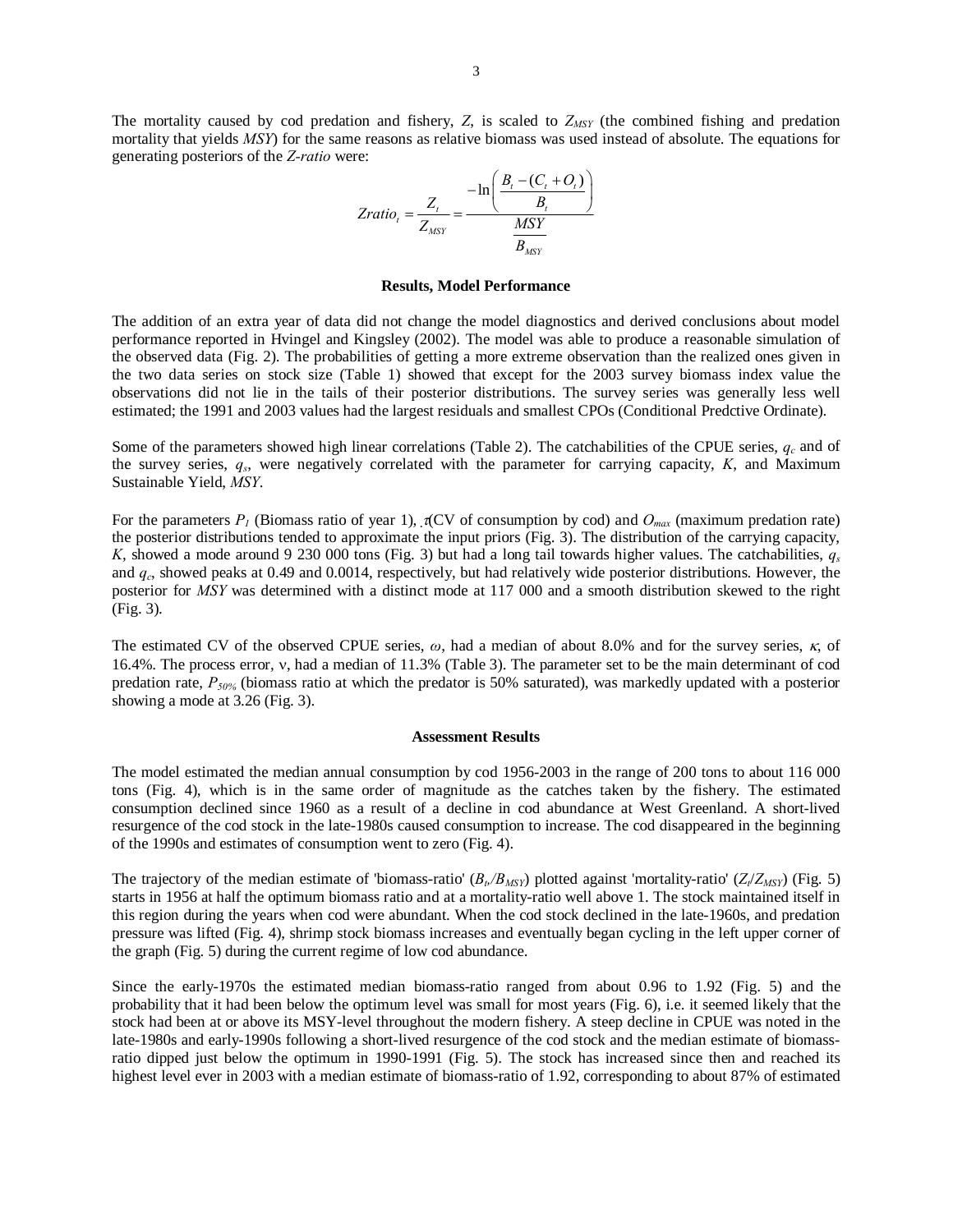median carrying capacity. The estimated risk of stock biomass being below  $B_{MSY}$  was 0.01 (Fig. 6). At the current stock size surplus production is only xx% of MSY and a decling trend is ………….CPUE decline.

The mortality ratio (Z-ratio, which includes mortality by fishing and predation by cod) has been below 1 for most of the time since 1970, except for the period of high cod predation in the late- 1980s (Fig. 5). Since 1997, annual median Z-ratio has been stable at approximately 0.6, i.e. well below the value that maximizes yield. The median of estimate for 2003 is 0.59 with a risk of only 0.04 of being above 1 (Fig. 6).

The median estimate of the maximum annual production surplus, available equally to the fishery the cod (*MSY*) was estimated to 132 000 tons (Table 3). The posterior showed a mode at 117 000 tons and upper and lower quartiles at 167 000 and 117 000 tons (Fig. 7). The risk function relating the probability of exceeding *MSY* to the combined removal by fishery and cod predation is given as the integral of this distribution (Fig. 7 right panel).

The catch input series has been corrected for "overpacking" (Hvingel, 2003a) and input annual catch data values were therefore increased by on average 23% as compared to the assessment in 2002. As catches are important in scaling shrimp stock production, the model estimate of *MSY* would thus increase proportionally. The increase of MSY summarized in its median from 101 000 tons (Hvingel, 2002) in last years' assessment to 132 000 tons in the current is therefore mainly caused by the revision of the catch series.

Given the high probabilities of the stock being considerably above  $B_{MSY}$ , risk of stock biomass falling below this optimum level within a one-year perspective is low. Risk associated with five optional catch levels for 2004 are as follows:

| Catch option ('000 tons)        |  | 110 120 130 140  | 150 |
|---------------------------------|--|------------------|-----|
| Risk of falling below $B_{MSY}$ |  | 2\% 2\% 2\% 3\%  | 3%  |
| Risk of exceeding $Z_{MSY}$     |  | 2% 3% 9% 14% 21% |     |

Predation by cod can be significant (Fig. 4) and have a major impact on shrimp stock size. Currently the cod stock at West Greenland is at a very low level. A large cod stock that would significantly increase shrimp mortality could be established in two ways: Either by a slowly rebuilding process or by immigration of one or two large year-classes from areas around Iceland as seen in the late-1980s. An increase in cod abundance through growth of the existing stock would, however, be noted in an early phase during routine monitoring programs. No such signals were found in 2003. All though the biological end environmental conditions for immigration of cod from Icelandic areas have seemed favorable in recent years, no indications of such events were registered in the annual surveys.

Ten-year projections of stock development were therefore made under the assumption that the cod stock will remain at its current low abundance. Five levels of annual catch: 110 000, 120 000, 130 000, 140 000 and 150 000 tons were investigated (Fig. 8).

The investigated catch options of 110 000 and 120 000 ton/yr have a small risk of being above *MSY* (Fig. 7) and the stock is therefore likely to remain above *BMSY* (Fig. 8) during the ten years of projection. The combined relative fishing and cod predation mortality,  $Z_t/Z_{MSY}$ , has a high probability of being below 1 within this period (Fig. 9).

A catch option of 130 000 tons/yr will just about meet the estimated median *MSY* and is not likely to drive the stock below  $B_{MSY}$  in the short to medium term (Fig. 8), i.e. the risk is less than 10% within the first four years and just above 25% after year 10 (Fig. 9). However, this level of exploitation might not be sustainable in the longer term, as risk of exceeding *BMSY* continues to increase through time.

Fishing 140000 or 150 000 tons/yr bears a 60% and 70% risk respectively of being above *MSY* (Fig. 7), thus these catch levels are not likely to be sustainable in the longer term. Owing to the current high stock level the risk of exceeding *B<sub>MSY</sub>* is no more than 20% after five years at 150 000 tons/yr, although after 10 years it is close to 50% (Fig. 9).

If on the other hand an abrupt increase in cod biomass resulting from immigration from other areas changes of shrimp stock condition may be much more rapid. Preliminary investigations of the event of an immigration of two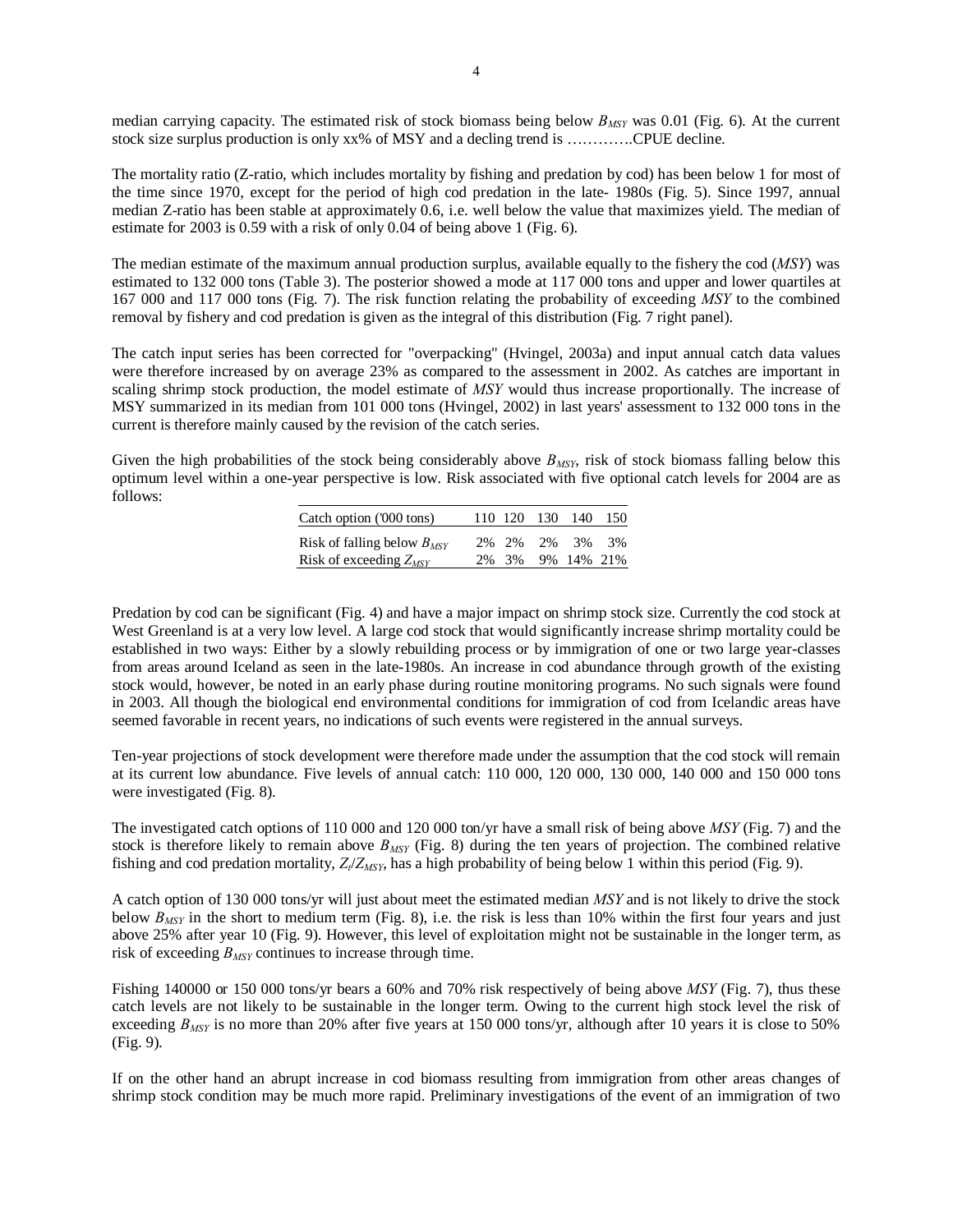large year-classes of cod were made by simulating a repetition of the short-lived resurgence of the cod stock seen in the late-1980s. The simulation showed that predation could within a 3-4 year period go from negligible to between 80 000 and 140 000 tons (upper and lower quartiles) (Fig.10).

#### **Precautionary Approach**

The "Precautionary Approach" framework developed by Scientific Council defined a limit reference point for fishing mortality,  $F_{\text{lim}}$ , as equal to  $F_{\text{MSY}}$ . The limit reference point for stock size measured in units of biomass,  $B_{\text{lim}}$ , is the spawning stock biomass below which unknown or "low" recruitment is expected. Buffer reference points, Bbuf and F<sub>buf</sub>, are also requested to provide a safety margin that will ensure a small risk of exceeding the limits.

The limit reference point for mortality in the current assessment framework is  $Z_{MSY}$ , i.e. Z-ratio =1 and the risk of exceeding this point is given in this assessment.  $B_{\text{lim}}$  could not be defined. For one thing stock-recruitment figures were only available for relative high stock sizes and extrapolation to define an area of "low recruitment" were not readily justified. Buffer reference points are not needed in this framework as the risk of exceeding the limit reference can be directly calculated and uncertainty associated with the entire process is taken into account.

#### **References**

ANON. 2002. Scientific Council reports 2001. NAFO, Halifax, Canada.

- HOLLING, C.S. 1959. Some characteristics of simple types of predation and parasitism. *Can. Entomol.,* **91**: 385– 398.
- HVINGEL, C., 2003. The fishery for northern shrimp (*Pandalus borealis*) off West Greenland, 1970-2003. *NAFO SCR Doc.*, No. 75, Serial No. N4914.
- HVINGEL, C. and M.C.S. KINGSLEY, 2002. A framework for the development of management advice on a shrimp stock using a Bayesian approach. *NAFO SCR Doc.*, No. 158, Serial No. N4787.
- KANNEWORFF, P and K. WIELAND, 2003. Stratified-random trawl survey for northern shrimp (*Pandalus borealis*) in NAFO Subareas 0+1 in 2003. *NAFO SCR Doc*., No. 71, Serial No. N4910.
- GRUNDWALD, E. 1998. Nahrungsökologishe Untersuchungen an Fischbeständen im Seegebiet vor Westgrönland. Ph.D. Dissertation, Christian-Albrechts-Universität, Kiel, Germany. 208 p.
- SCHAEFER, M.B. 1954. Some aspects of the dynamics of populations important to the management of the commercial marine fisheries. *Bull. Inter-Am. Trop. Tuna Comm*., **1**: 27–56.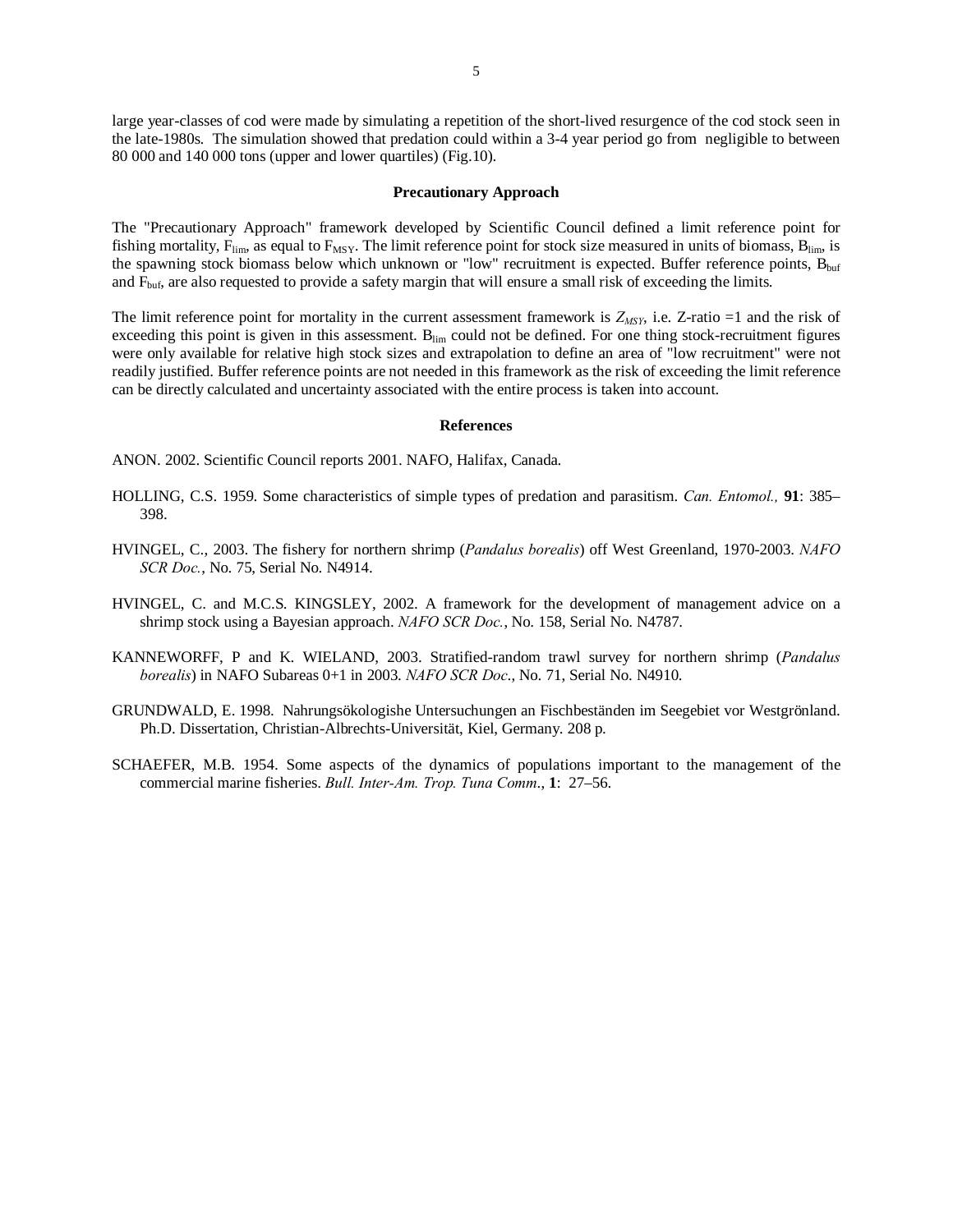|      | <b>CPUE-series</b> | Survey-series |            |                   |      |            |
|------|--------------------|---------------|------------|-------------------|------|------------|
| Year | $resid.$ (%)       | p.extr.       | <b>CPO</b> | resid.(%) p.extr. |      | <b>CPO</b> |
| 1976 | $-4.9$             | 0.32          | 1.27       |                   |      |            |
| 1977 | $-4.1$             | 0.34          | 2.33       |                   |      |            |
| 1978 | 4.0                | 0.36          | 3.18       |                   |      |            |
| 1979 | 8.2                | 0.23          | 1.4        |                   |      |            |
| 1980 | $-1.9$             | 0.42          | 3.51       |                   |      |            |
| 1981 | 4.2                | 0.34          | 2.88       |                   |      |            |
| 1982 | $-6.9$             | 0.25          | 1.18       |                   |      |            |
| 1983 | 0.8                | 0.47          | 3.71       |                   |      |            |
| 1984 | 2.6                | 0.40          | 2.99       |                   |      |            |
| 1985 | 0.8                | 0.47          | 3.7        |                   |      |            |
| 1986 | 4.2                | 0.35          | 2.79       |                   |      |            |
| 1987 | $-9.1$             | 0.19          | 0.46       |                   |      |            |
| 1988 | 4.0                | 0.35          | 3.55       | 13.2              | 0.25 | 0.68       |
| 1989 | 3.6                | 0.36          | 4.26       | 8.3               | 0.32 | 0.93       |
| 1990 | $-0.9$             | 0.46          | 6.05       | $-9.6$            | 0.28 | 0.8        |
| 1991 | $-5.1$             | 0.30          | 2.88       | 28.5              | 0.08 | 0.37       |
| 1992 | $-2.4$             | 0.40          | 5.19       | 4.0               | 0.41 | 1.04       |
| 1993 | 0.7                | 0.47          | 5.1        | $-8.3$            | 0.32 | 0.79       |
| 1994 | 3.9                | 0.35          | 4.29       | $-13.0$           | 0.22 | 0.56       |
| 1995 | $-2.2$             | 0.41          | 4.77       | 9.7               | 0.31 | 0.89       |
| 1996 | $-2.0$             | 0.42          | 4.85       | 6.0               | 0.38 | 0.95       |
| 1997 | 1.0                | 0.45          | 5.13       | 20.9              | 0.15 | 0.52       |
| 1998 | 0.7                | 0.47          | 4.56       | $-4.4$            | 0.41 | 0.78       |
| 1999 | $-1.1$             | 0.45          | 4.07       | 8.9               | 0.31 | 0.73       |
| 2000 | $-1.1$             | 0.46          | 3.78       | $-1.1$            | 0.48 | 0.72       |
| 2001 | 4.7                | 0.32          | 2.76       | 1.3               | 0.47 | 0.71       |
| 2002 | 0.7                | 0.47          | 3.05       | $-8.9$            | 0.30 | 0.45       |
| 2003 | 0.4                | 0.49          | 0.37       | $-31.6$           | 0.03 | 0.10       |

**Table 1.** Model diagnostics: residuals (% of observed value), probability of getting a more extreme observation (p.extr.), conditional predictive ordinate (CPO).

**Table 2.** Correlations among selected model parameters.

|                          | MSY                           | K                    |                               | $q_s$ $q_c$ $B_{MSY}K^{-1}$ $P_{50\%}$ $O_{max}$ |         |          | $\omega$                        | $\kappa$ | $\mathcal{V}$ | τ |
|--------------------------|-------------------------------|----------------------|-------------------------------|--------------------------------------------------|---------|----------|---------------------------------|----------|---------------|---|
| K                        | 0.69                          |                      |                               |                                                  |         |          |                                 |          |               |   |
| $q_s$                    | $-0.66 - 0.78$                |                      |                               |                                                  |         |          |                                 |          |               |   |
| $q_c$                    |                               | $-0.67$ $-0.78$ 0.99 |                               |                                                  |         |          |                                 |          |               |   |
| $B_{MSY}$ $\cdot K^{-1}$ |                               |                      | $0.19$ $0.13$ $-0.20$ $-0.20$ |                                                  |         |          |                                 |          |               |   |
| $P_{.50\%}$              | $0.38$ $0.01$ $-0.24$ $-0.25$ |                      |                               | $-0.12$                                          |         |          |                                 |          |               |   |
| $O_{max}$                |                               |                      | $0.00 -0.03$ $0.02$ $0.02$    | 0.01                                             | 0.07    |          |                                 |          |               |   |
| $\omega$                 | 0.07                          |                      | $0.14 - 0.13 - 0.13$          | $-0.01$                                          | $-0.04$ | 0.01     |                                 |          |               |   |
| $\kappa$                 |                               |                      | $-0.06$ $-0.12$ $0.12$ $0.12$ | 0.00                                             | 0.06    | 0.01     | $-0.02$                         |          |               |   |
| $\mathcal{V}$            |                               |                      | $0.35$ $0.32$ $-0.37$ $-0.37$ | 0.18                                             | 0.15    | $-0.02$  | $0.00 - 0.21$                   |          |               |   |
| $\tau$                   | $0.00\,$                      |                      | $-0.02$ $0.01$ $0.01$         | 0.00                                             | $-0.02$ | $0.00\,$ | $-0.04$ $0.02$ $-0.06$          |          |               |   |
| P <sub>1</sub>           | 0.16                          |                      | $0.17 - 0.29 - 0.29$          | 0.04                                             | 0.21    | $-0.02$  | $0.03 - 0.02 \quad 0.15 - 0.02$ |          |               |   |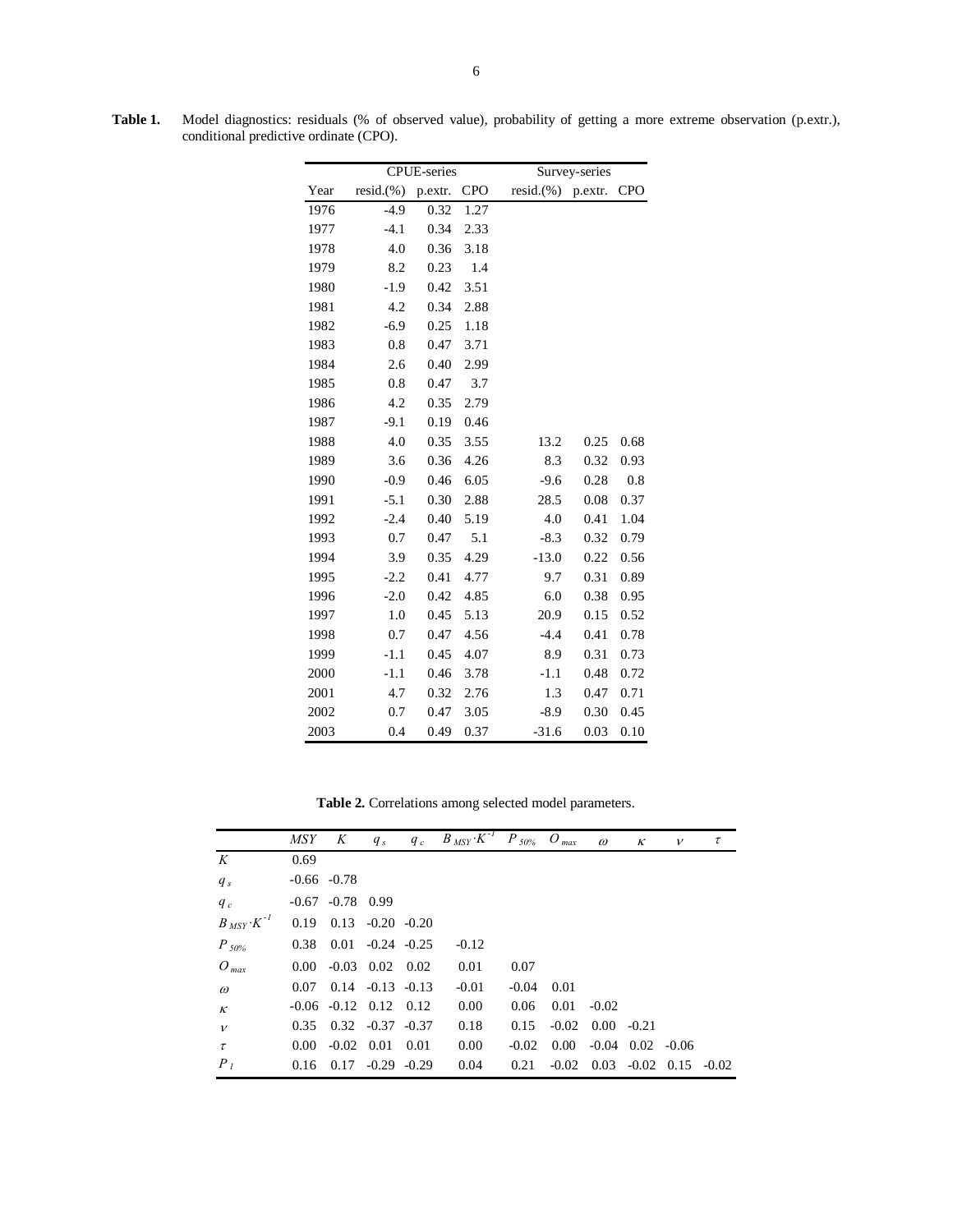|                        | Mean    | sd      | 25%     | Median  | 75%     |
|------------------------|---------|---------|---------|---------|---------|
| <b>MSY</b>             | 156     | 66      | 117     | 132     | 167     |
| K                      | 1810    | 1262    | 942     | 1320    | 2167    |
| $q_s$                  | 0.365   | 0.189   | 0.208   | 0.364   | 0.507   |
| $q_c$                  | 0.00106 | 0.00055 | 0.00061 | 0.00106 | 0.00148 |
| $B_{MSY} \cdot K^{-1}$ | 0.46    | 0.07    | 0.40    | 0.45    | 0.50    |
| $P_{50\%}$             | 3.52    | 0.90    | 2.94    | 3.40    | 4.01    |
| $O_{max}$              | 3.00    | 0.099   | 2.93    | 3.00    | 3.07    |
| $\omega$               | 0.082   | 0.016   | 0.070   | 0.080   | 0.091   |
| $\mathcal{V}$          | 0.167   | 0.030   | 0.146   | 0.164   | 0.184   |
| $\kappa$               | 0.115   | 0.028   | 0.096   | 0.113   | 0.132   |
| $\tau$                 | 0.300   | 0.067   | 0.253   | 0.290   | 0.336   |
| $P_I$                  | 0.923   | 0.184   | 0.792   | 0.906   | 1.032   |

**Table 3.** Summary of parameter estimates: Mean, standard deviation (sd) and 25, 50, and 75 percentiles of the posterior distribution of selected parameters.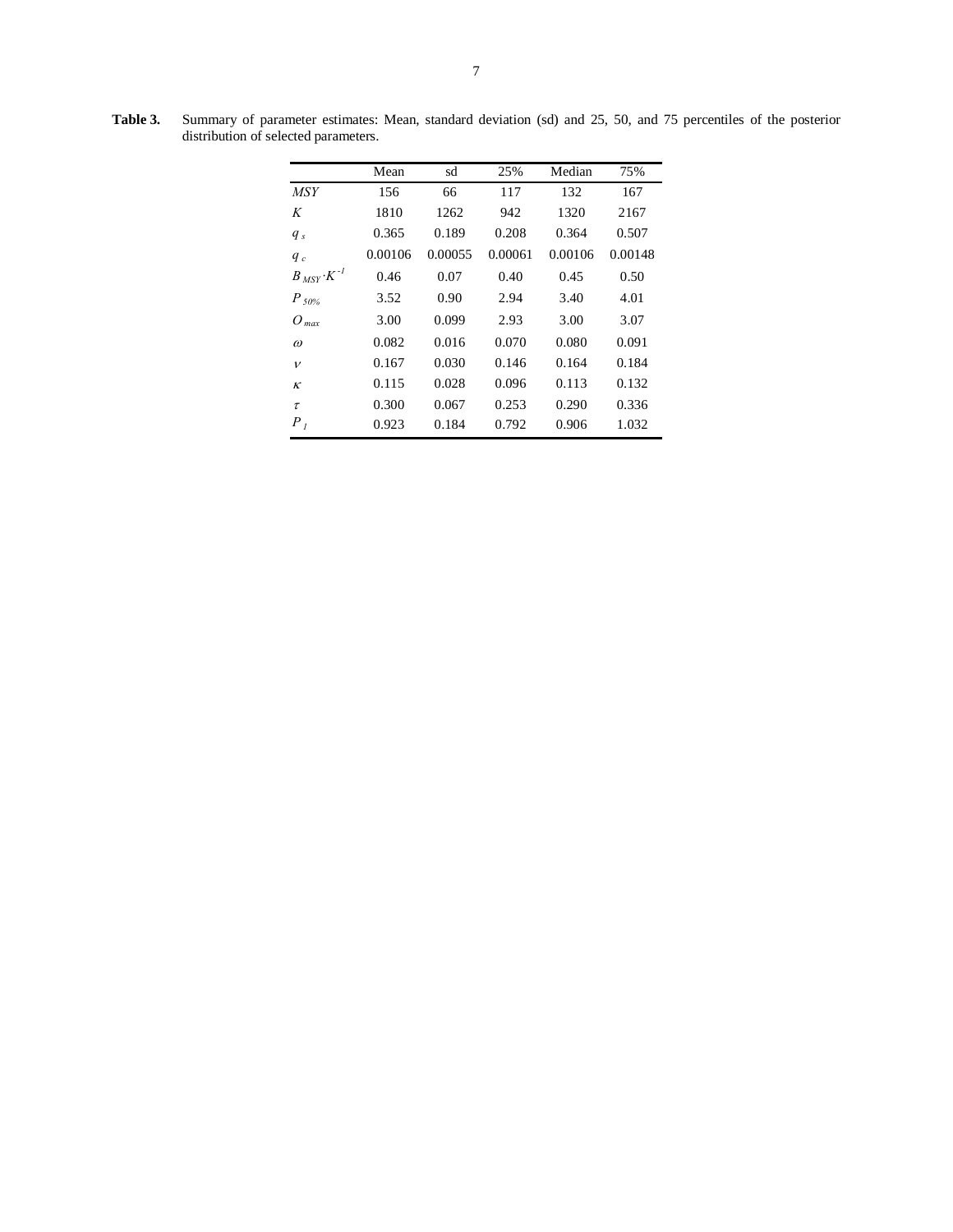

**Fig. 1.** Shrimp in Subareas 0 and 1: data series providing information for the assessment model. Upper panel: Shrimp biomass (≤17 mm CL) indices based on 1. standardized commercial catch rates (CPUE-index) and 2. research survey data. Middle panel: Catch by the fishery. Lower panel: absolute biomass estimates of cod and a four year series of consumption estimates based on stomach sampling.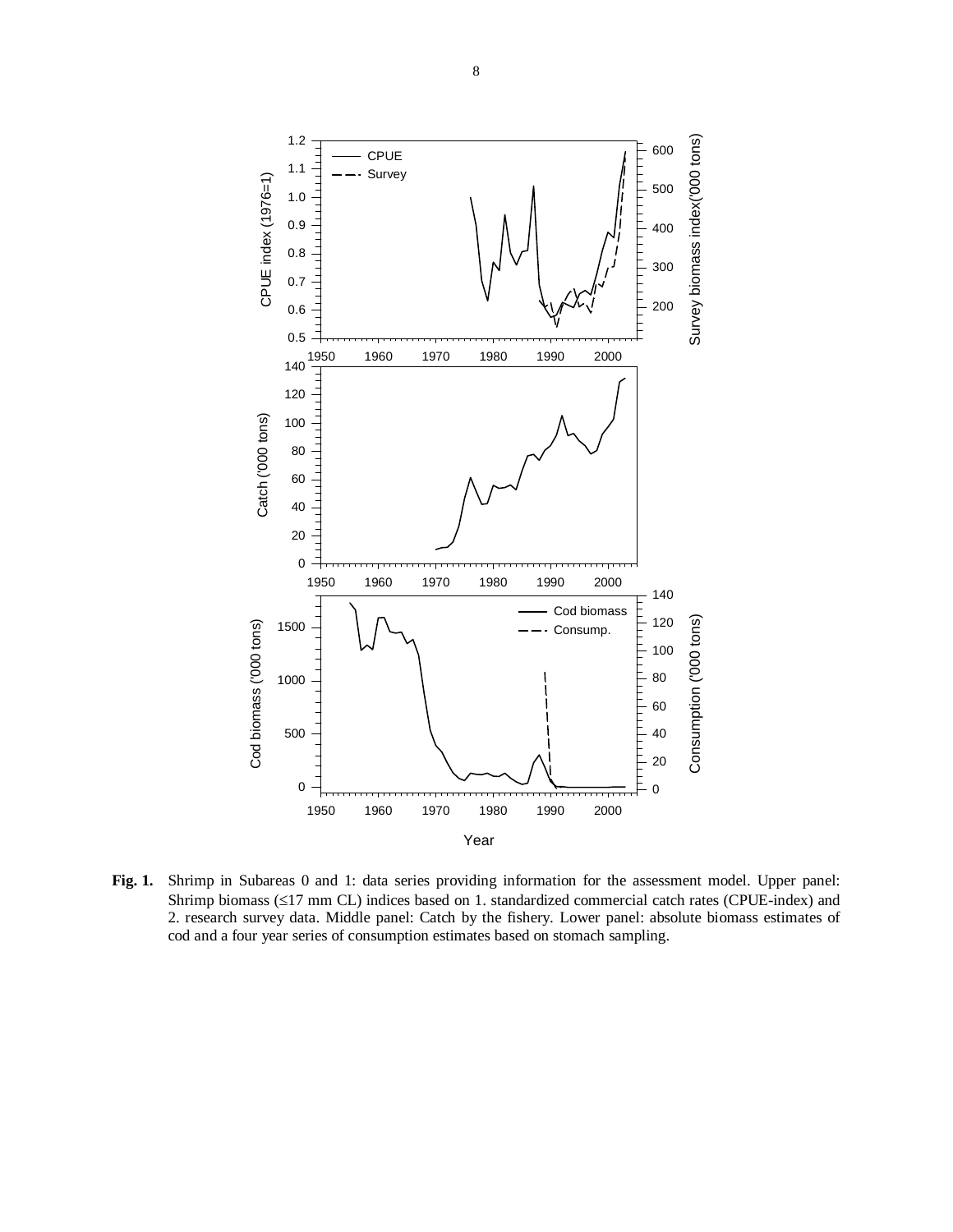

**Fig. 2.** Comparison of observed and model estimated values: observed values of CPUE and survey stock biomass indices and of shrimp consumption by cod and corresponding estimates by the model (inter-quartile range of the posteriors). Upper panel: estimates of relative stock development in the future and historic to the data series are shown in the scale of the CPUE indices only for improved graphical presentation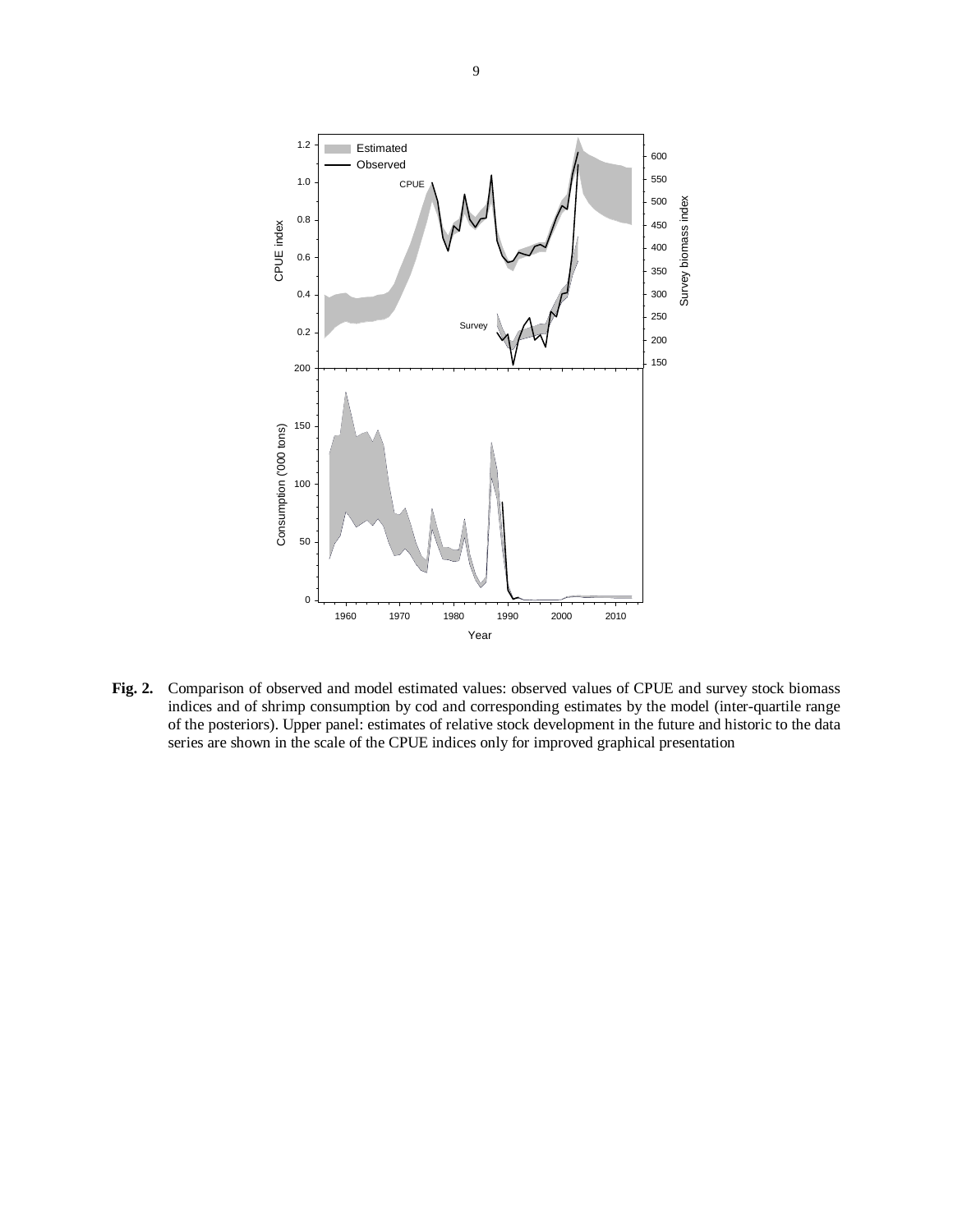

**Fig. 3.** Probability density distributions of model parameters: estimated: posterior (solid line) and if relevant prior (broken line) distributions.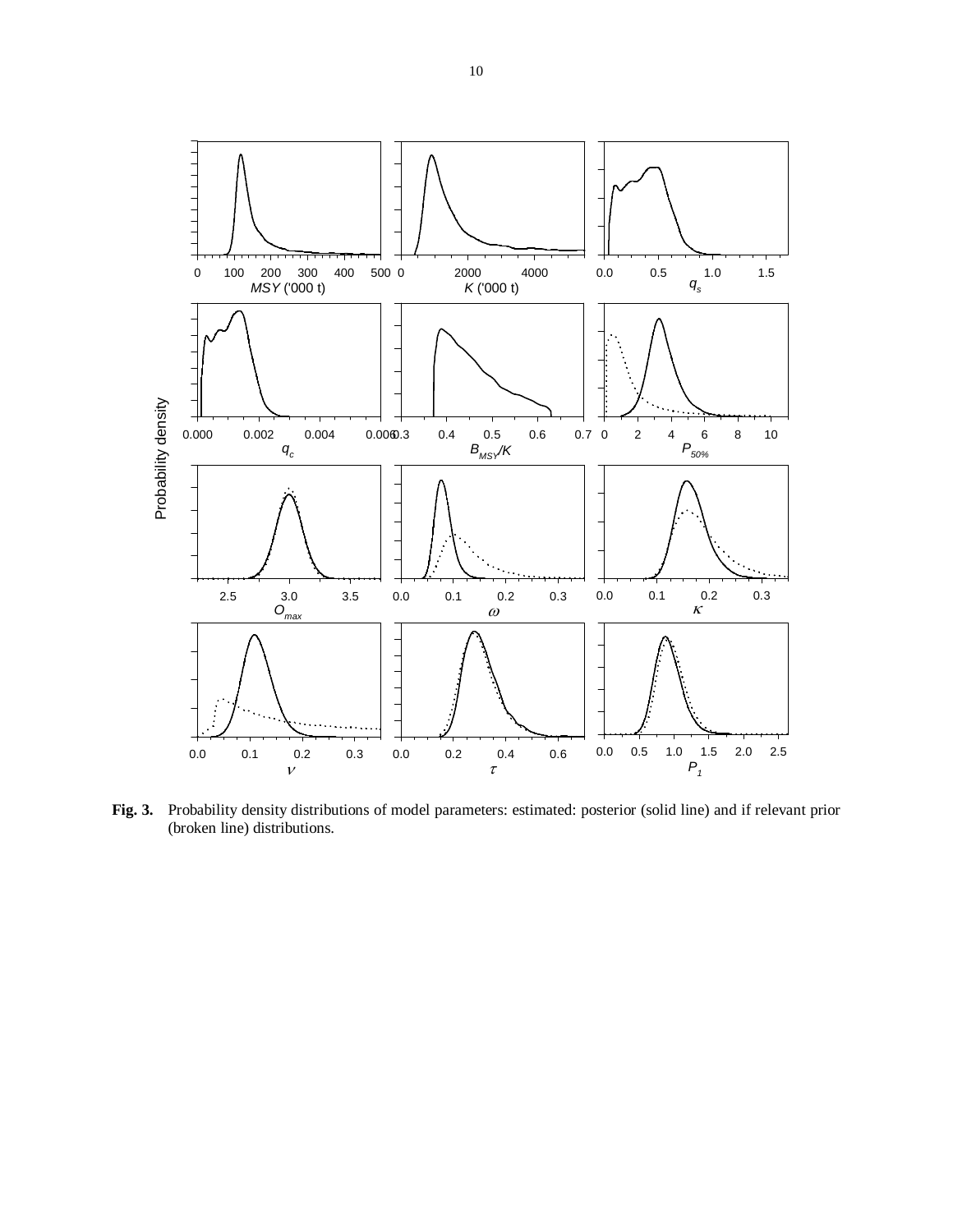

**Fig. 4.** Shrimp in Subareas 0 and 1: estimated consumption of shrimp by cod. Area borders indicate upper and lower quartiles.



**Fig. 5.** Shrimp in Subareas 0 and 1: estimated annual median biomass-ratio (*B*/*BMSY*) and mortality-ratio (*Z*/*ZMSY*) 1956-2003.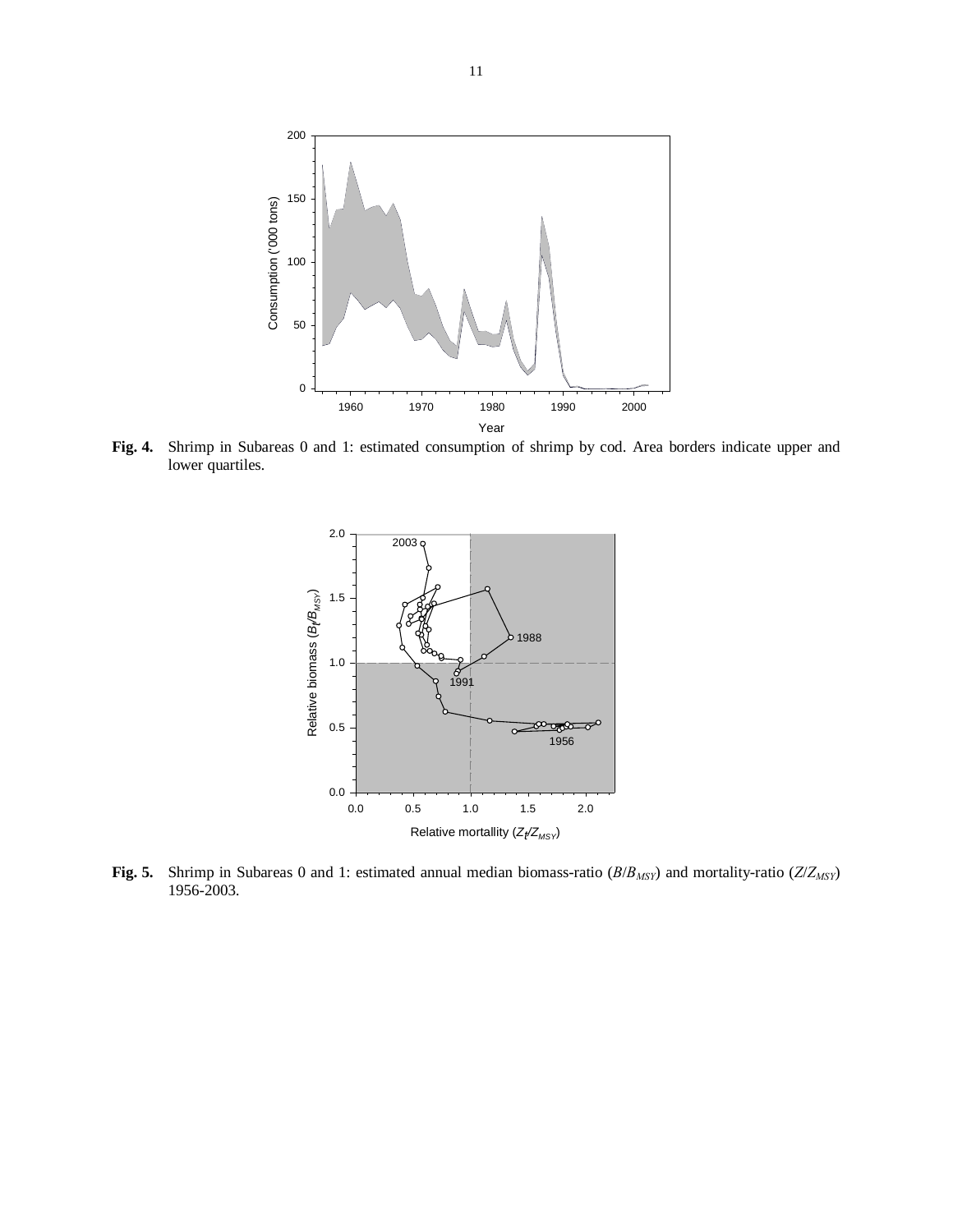

Fig. 6. Shrimp in Subareas 0 and 1: risk of annual biomass being below  $B_{MSY}$  and of mortality caused by fishing and cod predation being above  $Z_{MSY}$  1956-2003



**Fig. 7.** Shrimp in Subareas 0 and 1: Posterior probability distribution of the maximum annual production surplus, available equally to the fishery the cod (*MSY*) (left panel) and the cumulative probability of exceeding *MSY*.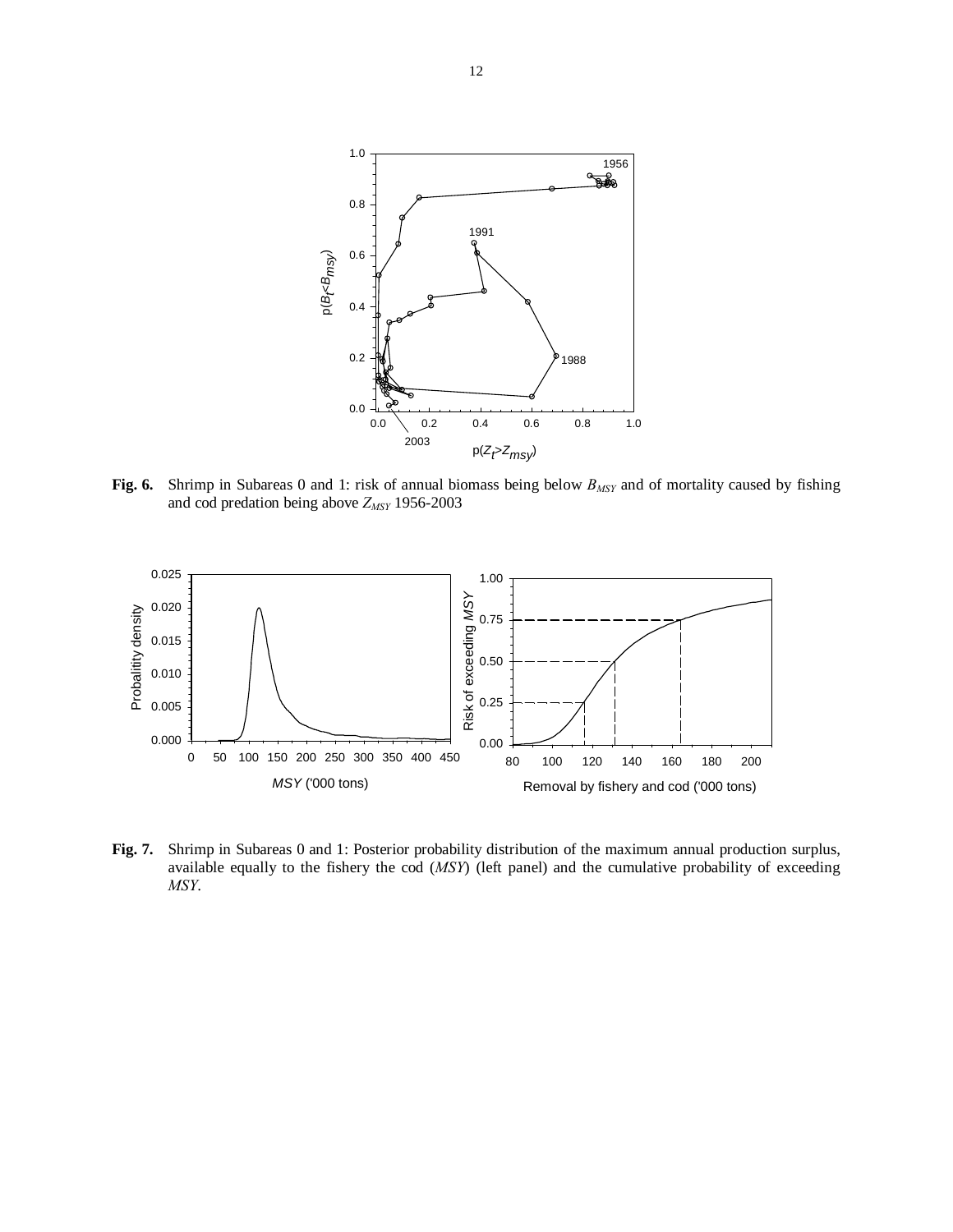

**Fig. 8.** Shrimp in Subareas 0 and 1: projections of stock development for the period 2004-2013 quantified in a biomass (*B*/*B<sub>MSY</sub>*)-mortality (*Z*/*Z<sub>MSY</sub>*) continuum. Dynamics at 100, 110, 120, 130 and 150 thousand tons of fixed annual catch levels are shown as medians with error-bars at the 25th and 75th percentiles. Dashed lines indicate level of biomass and mortality at *MSY*.